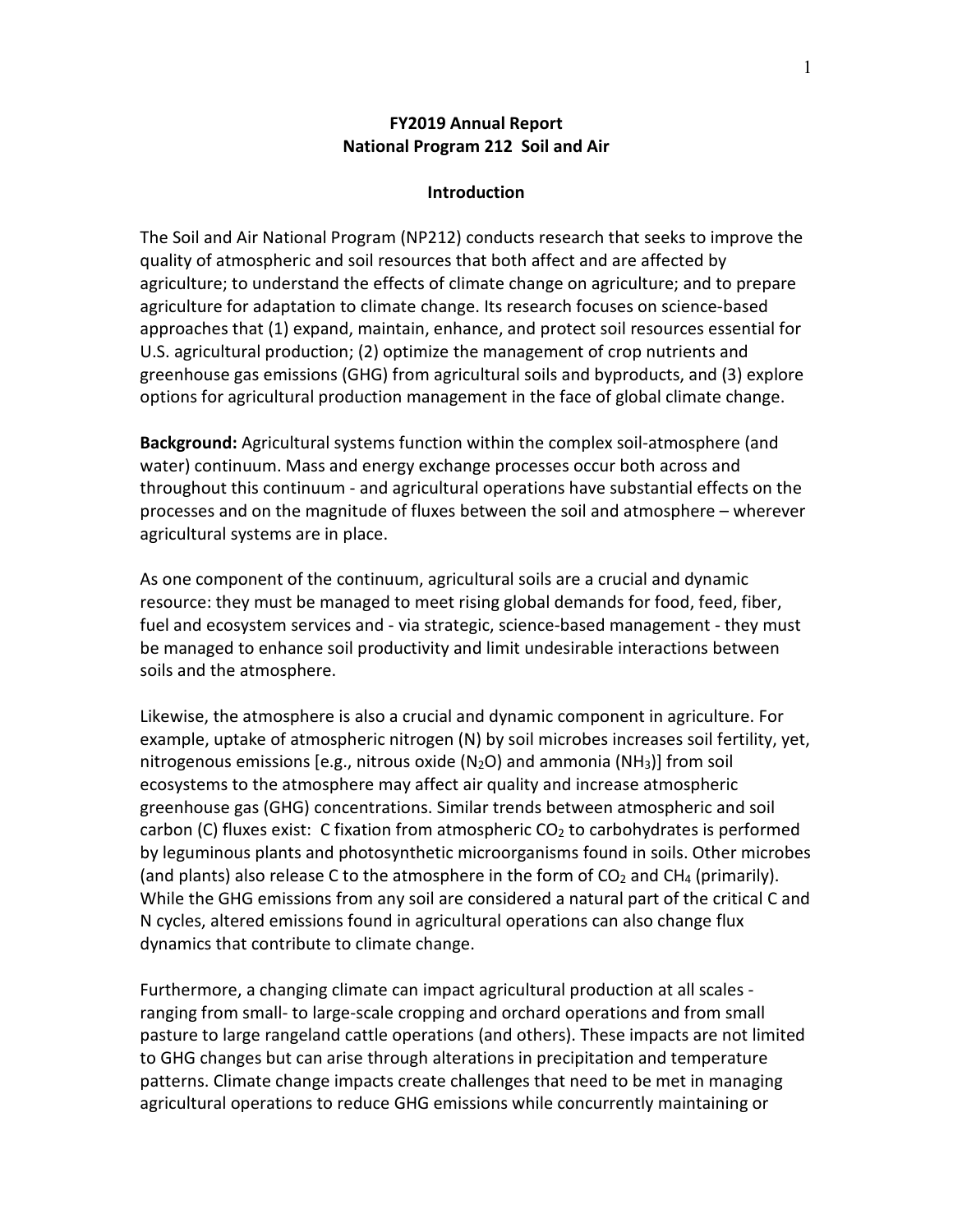enhancing the productivity of their underlying soil resources. These changes also present new opportunities for agricultural production research, strategy development, and investigation of new approaches to enhance soil quality and holistically mange the soil-air continuum.

The variability of the atmosphere, soils, and plants, and the complexity of interactions among these systems require collaborations by ARS scientists conducting NP212 research. Formal and informal Cross Location Research (CLR) projects including the Greenhouse gas Reduction through Agricultural Carbon Enhancement network (GRACEnet), Resilient Economic Agricultural Production (REAP), a number of CLR soil microbiome research efforts, and field campaigns focused on air quality and remote sensing of soil moisture are successful examples. Synthesis and integration of information, including sources outside NP212, by CLR projects increases the utility and impact of ARS research. Efficient assimilation of data from NP212 projects into existing and future collaborative data bases will enhance synthesis and integration analyses and expand research opportunities.

**Activities and Impact:** During FY 2019, NP212 had 81 full-time scientists working at 19 locations across the U.S. who were actively engaged in 23 ARS-appropriated projects and 92 cooperative research projects. NP212 base funding for FY19 was \$39.4M.

## **Personnel News for NP212**

## **New scientists in NP212 in 2019:**

- **Dr. Peter Vadas** of ARS's Dairy Forage Research Center, Marshfield WI, has joined the ARS Office of National Programs as the new NPL for Land and Air. Dr. Vadas will be overseeing parts of NP 212 as well as NP215 (Grass, Forage, and Rangeland Agroecosystems).
- **Dr. Wade Heller** joined the Molecular Characterization of Foodborne Pathogens Research Unit in Wyndmoor PA in June of 2019. Dr. Heller recently completed a postdoctoral research position at the University of Hawaii where he had been working on an ARS-funded research project. Dr. Heller is resuming research on "Production, Utilization, and Importance of Arbuscular Mycorrhizal Fungi in Sustainable Vegetable Production," which had been dormant since the retirement of Dr. David Douds in 2017.
- Two new scientists joined the Northwest Irrigation & Soils Research Lab in Kimberly, ID. **Dr. Chris Rogers** was formerly an Assistant Professor and Barley Agronomist with University of Idaho. Chris currently conducts research in carbon and nutrient uptake by crops. He will be involved with crop production studies that include dairy manure application and more aspirational crop rotations. **Dr. Kossi Nouwakpo** was formerly a Research Assistant Professor with University of Nevada, Reno, working closely with ARS's Great Basin Rangeland Research Unit in Reno. Kossi will be involved with a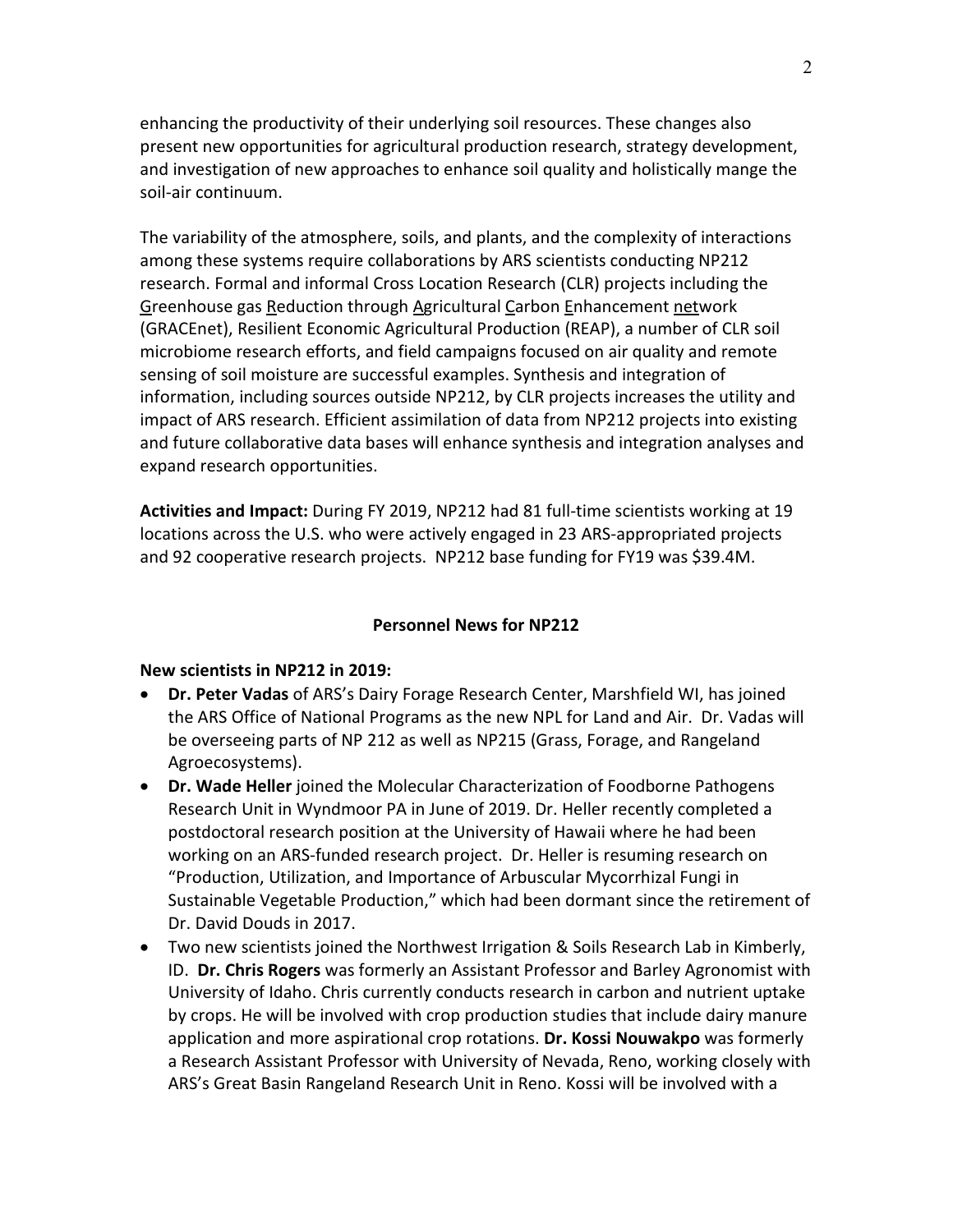variety of water quality studies, especially CEAP, to determine effects of irrigation, tillage and crop effects on water balances and sediment and nutrient losses.

- The Soil and Water Conservation Research Unit in Pendleton OR welcomed two visiting scientists in 2019: **Dr. Kofi K. Boateng** from Ghana and Dr. **Adnan Zahid** from Pakistan. They were funded through Climate Food and Farming - Global Research Alliance Development Scholarships (CLIFF-GRADs) to get training on the soil carbon model CQESTR and greenhouse gas emissions measurements.
- The Agroecosystem Management Research Unit in Lincoln NE welcomed postdoctoral research associate **Li Lidong**. Dr. Li received her Ph.D. in Environmental and Soil Science from the University of Tennessee – Knoxville. She is working on analysis of data associated with the REAP program.
- **Dr. Abimbola Ojekanmi** joined the Soil Management Research Laboratory in Morris MN as an ORISE post-doc in June 2019. He is a recent graduate of the University of Alberta, Canada. Through a grant from the National Corn Growers Association, Dr. Ojekanmi is conducting synthesis of corn stover data to establish scientifically based guidelines of what mass of corn stover may be harvested without impacting soil organic carbon stocks and, conversely, the potential increase in SOC stocks that could be credited for retaining corn stover.
- **Dr. Melissa Motew** joined the Dairy Forage Research Center, Marshfield WI for 2019 as a postdoctoral research associate. Dr. Motew received her PhD from the University of Wisconsin-Madison and while at ARS performed simulation modeling of land surface processes, with focus areas in agriculture, climate change, freshwater, and ecosystem services.
- **Dr. Tulsi Kharel** recently joined the Poultry Production and Product Safety Research Unit in Fayetteville AR for a two-year postdoctoral research associate position. Tulsi came to Fayetteville from Cornell University, and over the next two years, he will work with big data in systems agriculture, handling spatially and temporally disparate data for making systems-level inferences.
- The Soil Dynamics Research Laboratory in Auburn AL welcomed **Dr. Aleksandr Kavetskiy** of Russia in 2019. Dr. Kavetskiy is a nuclear physicist with expertise in soil element analysis scanning.
- The Hydrology and Remote Sensing Laboratory in Beltsville MD welcomed the following visitors in 2019: **Theophilius Baah** is a visiting Mandela Fellow from Paynesville, Liberia. Mr. Baah is an agronomist and agriculture extension technician interested in the enhancement of productivity by smallholder farmers in low-input agricultural production systems. **Dr. Ling Du** is a visiting postdoctoral research associate from China. She is working on Deep Learning approaches using lidar and optical data for characterizing agricultural landscapes. **Elton Vicente Escobar Silva** is a visiting graduate scholar in Environmental Science from the Federal University of São Carlos in São Carlos, Brasil. Mr. Escobar works on his Masters of Science project entitled 'Development of a Vegetation Growth Model Adapted to Urban Areas'. His goal is to combine vegetation modeling and remote sensing to manage vegetation in São Carlos.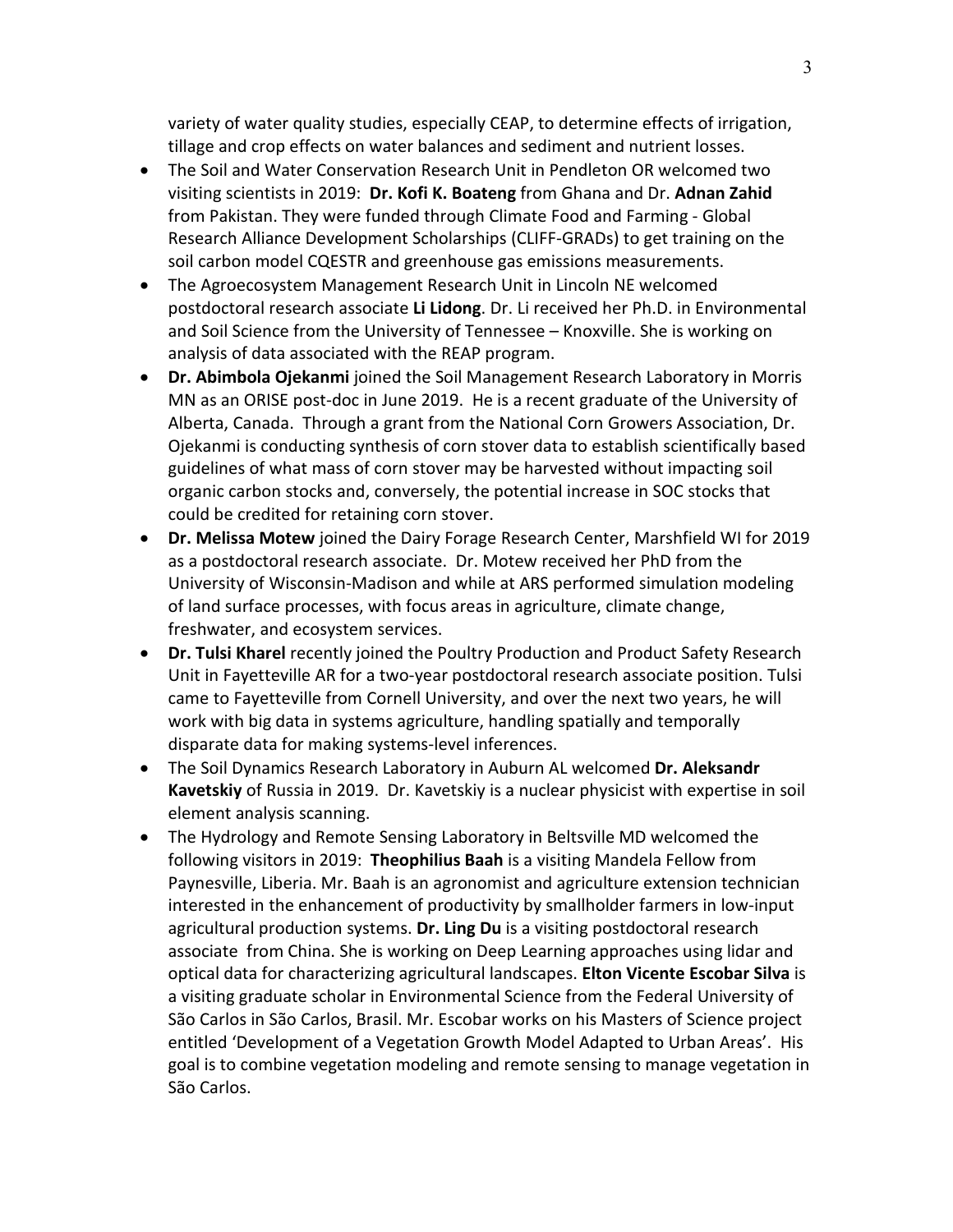# **The following scientists retired from or left the ranks of NP212:**

- **Dr. Kristan Reed** of the Dairy Forage Research Center in Marshfield WI, left her postdoctoral ARS position for a faculty position at Cornell University.
- **Dr. Ali Sadeghi** retired from the Hydrology and Remote Sensing Laboratory in Beltsville MD. Dr. Sadeghi's most recent contributions included guiding watershed modeling approaches using SWAT, APEX and AnnAGNPS with a focus on water quality issues associated with Chesapeake Bay health.
- **Dr. Jack Meisinger** and **Dr. Thanh Dao** both retired from the Adaptive Cropping Systems Laboratory in Beltsville MD in 2019.

The distinguished record of service of these scientists is recognized world-wide, and they will be missed in NP212.

# **The following scientists in NP 212 received prominent awards in 2019:**

- **Dr. Amanda Ashworth of** the Poultry Production and Product Safety Research Unit in Fayetteville AR received the American Society of Agronomy Environmental Quality Inspiring Young Scientist Award; the ARS Southeast Area Early Career Research Scientist of the Year Award; and the ARS Herbert L. Rothbart Outstanding Early Career Scientist of the Year in 2019.
- **Dr. Matias Vanotti** of the Coastal Plains Soil, Water, and Plant Research Center, Florence SC, was elected as a Fellow by the Soil Science Society of America in 2019. Dr. Vanotti also received the 2019 ARS Senior Scientist of The Year Award "For Outstanding Scientific and Technological Advances in Waste Management and Wastewater Treatment Systems," and along with CPSWPRC colleagues Dr. Ariel A. Szogi, and Dr. Thomas F. Ducey, the 2019 Southeast Region Project of the Year, Excellence in Technology Transfer Award from the Federal Laboratory Consortium for "Odors and Ammonia Capping of Swine Lagoons Using High Performance Nitrifiers. "
- **Dr. Bryan Woodbury** of the Nutrition and Environmental Management Research Unit in Clay Center, NE received the ARS Plains Area Technology Transfer Award.
- **Dr. Richard Todd** of the Livestock Nutrient Management Research Unit, Bushland, TX was presented with the USDA-REE Undersecretary's Award in Washington, DC. Dr. Todd was recognized as a member of the multi-institutional Great Plains Grazing team for "expanding scientific knowledge, strengthening research and extension partnerships, and enhancing producers' adaptive capacity to sustain grazing lands and beef production in the Southern Great Plains". The team's research was funded by a competitive grant from the USDA National Institute of Food and Agriculture.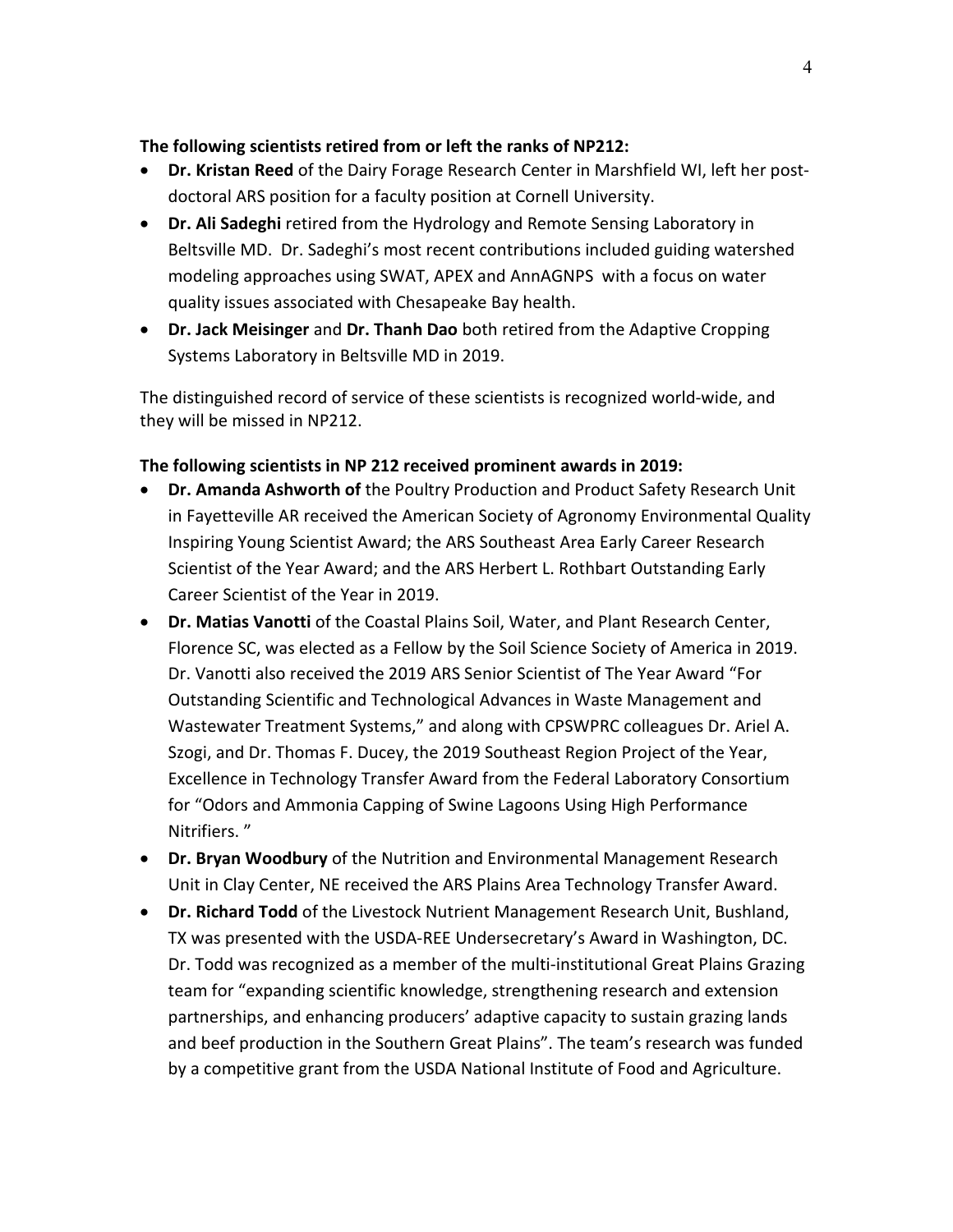- **Dr. Heidi Waldrip** and **Dr. David Parker** of the Livestock Nutrient Management Research Unit, Bushland, TX and **Dr. Mindy Spiehs** and **Dr. Bryan Woodbury** of the Nutrition and Environmental Management Research Unit, Clay Center, NE received a Superior Paper Award from the American Society of Agricultural and Biological Engineers in July 2019 for their peer-reviewed manuscript "How do temperature and rainfall affect nitrous oxide emissions from open-lot beef cattle feedyards pens?"
- **Dr. Feng Gao** of the Hydrology and Remote Sensing Laboratory in Beltsville MD received the 2018 Arthur S. Flemming Award for Applied Science and Engineering in recognition of the original research in the application of remote sensing for crop and vegetation monitoring.
- **Dr. Ray Hunt** of the Hydrology and Remote Sensing Laboratory in Beltsville MD was one of the Top Ten Reviewers 2018 for *Remote Sensing of Environment* (the leading journal for science and applications of remote sensing). This award recognizes the number, quality, and speed of peer-reviews for submitted manuscripts.
- **Dr. Bill Kustas** of the Hydrology and Remote Sensing Laboratory in Beltsville MD received the 2019 Hydrologic Sciences Award from the American Geophysical Union. This award recognizes outstanding contributions to the science of hydrology, with an emphasis on the most recent five years of research activity.
- **Dr. Glenn Moglen** of the Hydrology and Remote Sensing Laboratory in Beltsville, MD received the 2019 "Best Technical Note" award from the American Society of Civil Engineers' Journal of Hydrologic Engineering for his paper entitled, ["Parsimonious](https://doi.org/10.1061/(ASCE)HE.1943-5584.0001588)  [mathematical characterization of channel shape and size."](https://doi.org/10.1061/(ASCE)HE.1943-5584.0001588)
- **Dr. Eton Codling** of the Adaptive Cropping Systems Laboratory in Beltsville MD was presented with the Living Legends Award for service to humanity in February 2019. He was honored for mentoring under-represented high school, undergraduate and graduate students at USDA-ARS and the Tri Societies (ASA, SSSA and CSSA).
- **Dr. Scott Bradford** of the U.S. Salinity Laboratory, Riverside CA was awarded the 2019 Don & Betty Kirkham Soil Physics Award, a prestigious award administered by the Soil Science Society of America which recognizes mid-career scientists who have made outstanding contributions in the areas of soil physics.

The quality and impact of NP 212 research was further evidenced in FY 2019 by the following:

- 163 peer reviewed journal articles published and four new books or book chapters;
- two new patent applications and one new patent granted
- 17 new incoming agreements with collaborators
- 159 students and postdocs training with ARS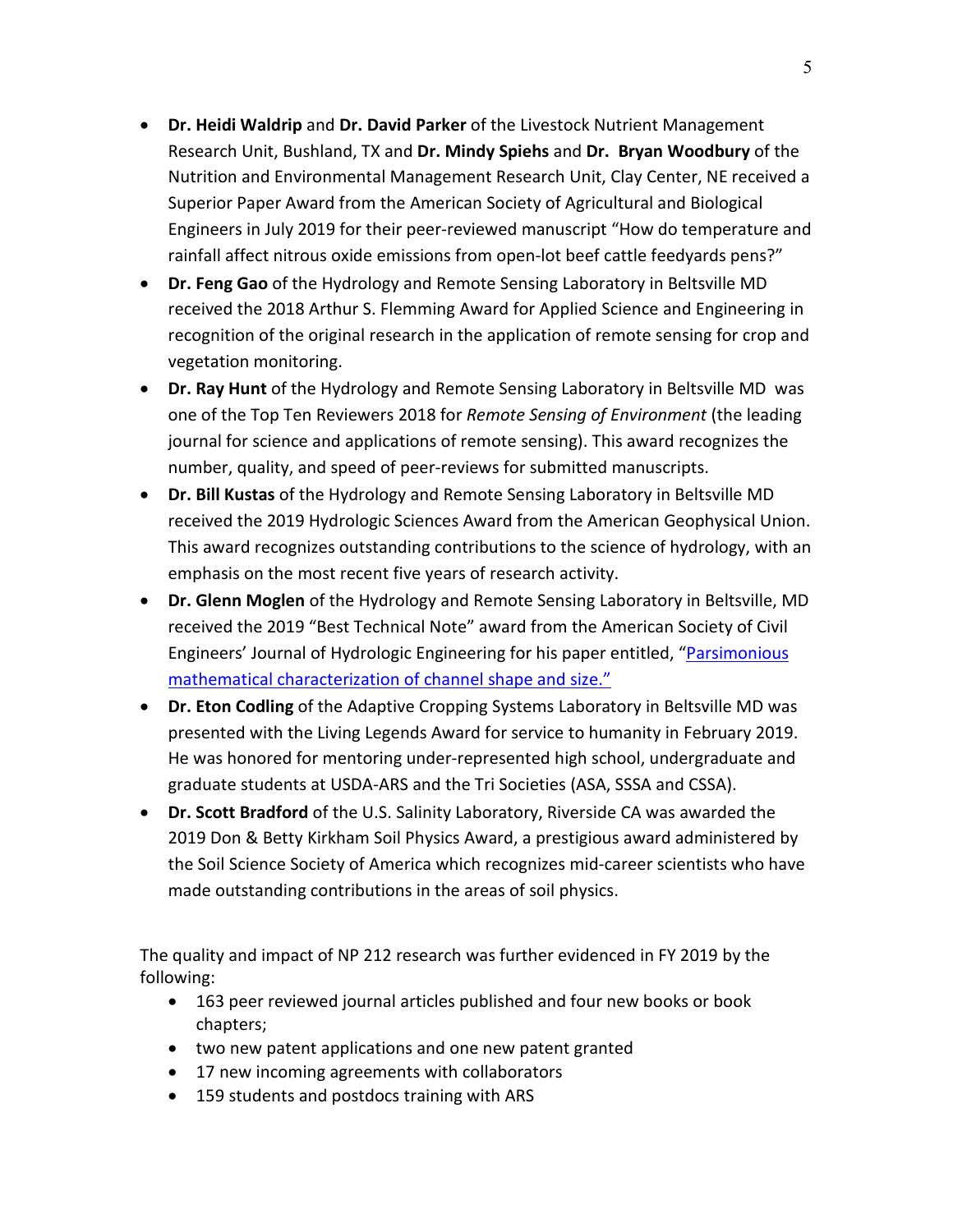In FY 2019, NP 212 scientists participated in research collaborations with scientists in Australia, Brazil, Cambodia, Canada, China, Denmark, El Salvador, Ethiopia, Finland, France, Germany, Guatemala, Honduras, Ireland, Israel, Italy, Mexico, New Zealand, Nicaragua, Poland, South Korea, Spain, Sweden, and United Kingdom.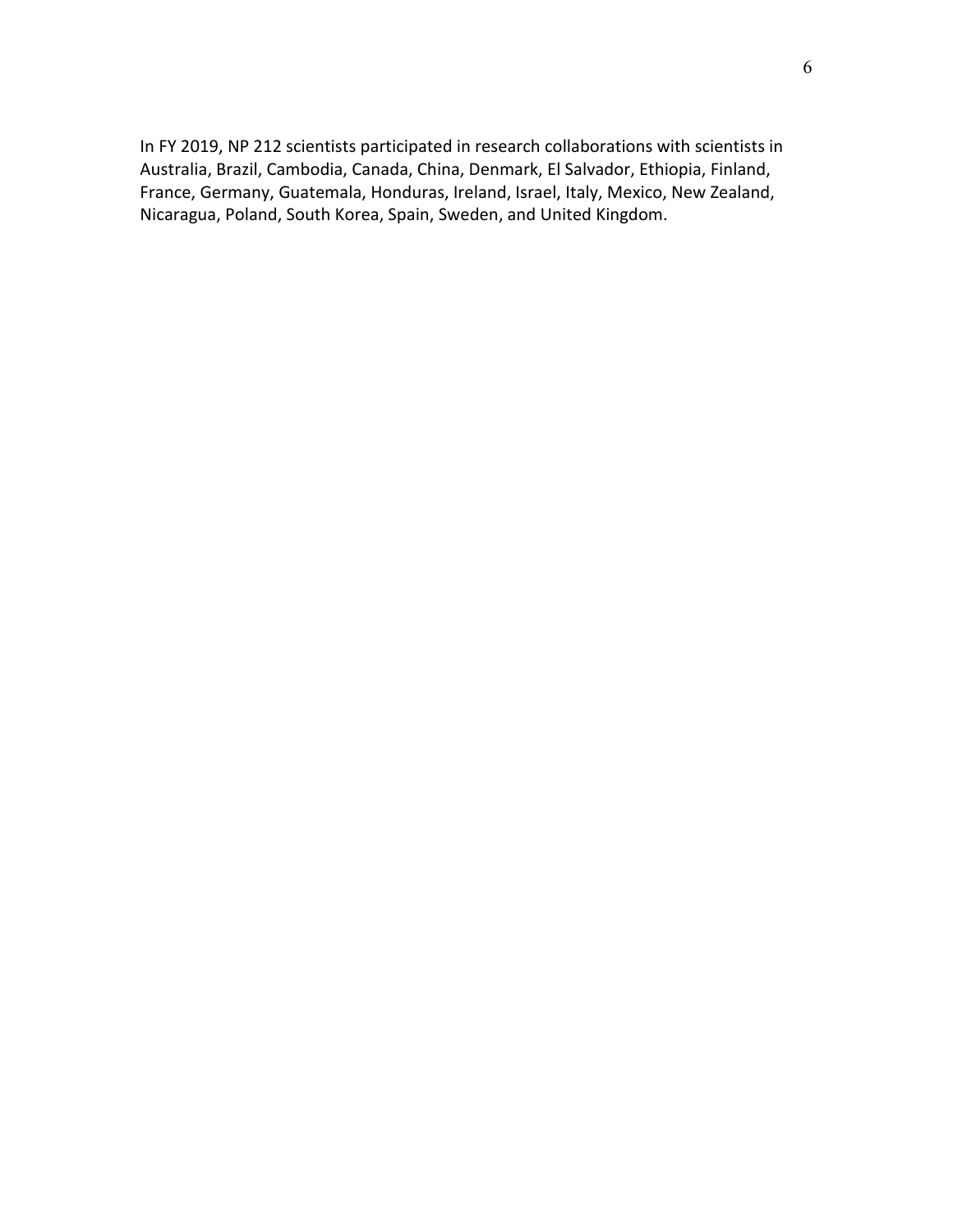## **Significant Accomplishments for FY2019**

The following sections summarize significant and high impact research results that address the three specific components of the FY 2016-2020 action plan for NP212. Many of the programs summarized for FY2019 include significant domestic and international collaborations with both industry and academia. These collaborations provide extraordinary opportunities to leverage funding and scientific expertise for ARS research by rapidly disseminating technology, which enhances the impact of ARS research programs.

## **Component 1. Management and stewardship of soil resources**

Research in this component focuses on development of management approaches that promote agricultural soil fertility and sustainability (i.e. "healthy" soils) and provide tools for good stewardship of our nation's soils. While "healthy" soils are difficult to quantitatively define, they are considered to be ones that are managed to maintain and even improve their crop productivity as well as their resilience to climatic disturbances (e.g., droughts, intense precipitation, temperatures extremes), diseases, and invasive pests that would negatively affect less "healthy" soils. These climatic disturbances are of emerging importance, because they are increasing in frequency and intensity, and adversely affect both agricultural productivity and soil resources. In addition, healthy soils can moderate problems associated with wind and water erosion and their impact on current and future production. The Soil and Air national program builds on the foundational discoveries and agricultural management efforts that have been developed to protect soil. For example, in some settings, tillage and the lack of cover crops or crop residues contribute to off-site transport of soil particles. Research conducted by NP212 scientists on tillage management and cover cropping has had fundamental impacts on reducing erosion. Finally, soil compaction, soil acidification, and buildup of salts also contribute to soil degradation, and NP212 scientists conduct research to address these by investigating the positive impacts of, for example, cover cropping and biochar amendments. By conducting research that examines and establishes approaches for soils to be productive, resistant to disease, and more resilient to climate change –Soil and Air scientists are improving the ability of our agricultural soils to perform under a wide range of present and future conditions.

## **Selected Accomplishments**

**Perennial living mulch systems increase sustainability of corn and soybean production.**  Perennial living mulches are a farming management option that provide the environmental benefits of cover crops, such as reductions in both erosion and chemical runoff, but without the need to replant each year. One plant that is commonly used as a perennial living mulch is kura clover, a long-lived legume that spreads by rhizomes, but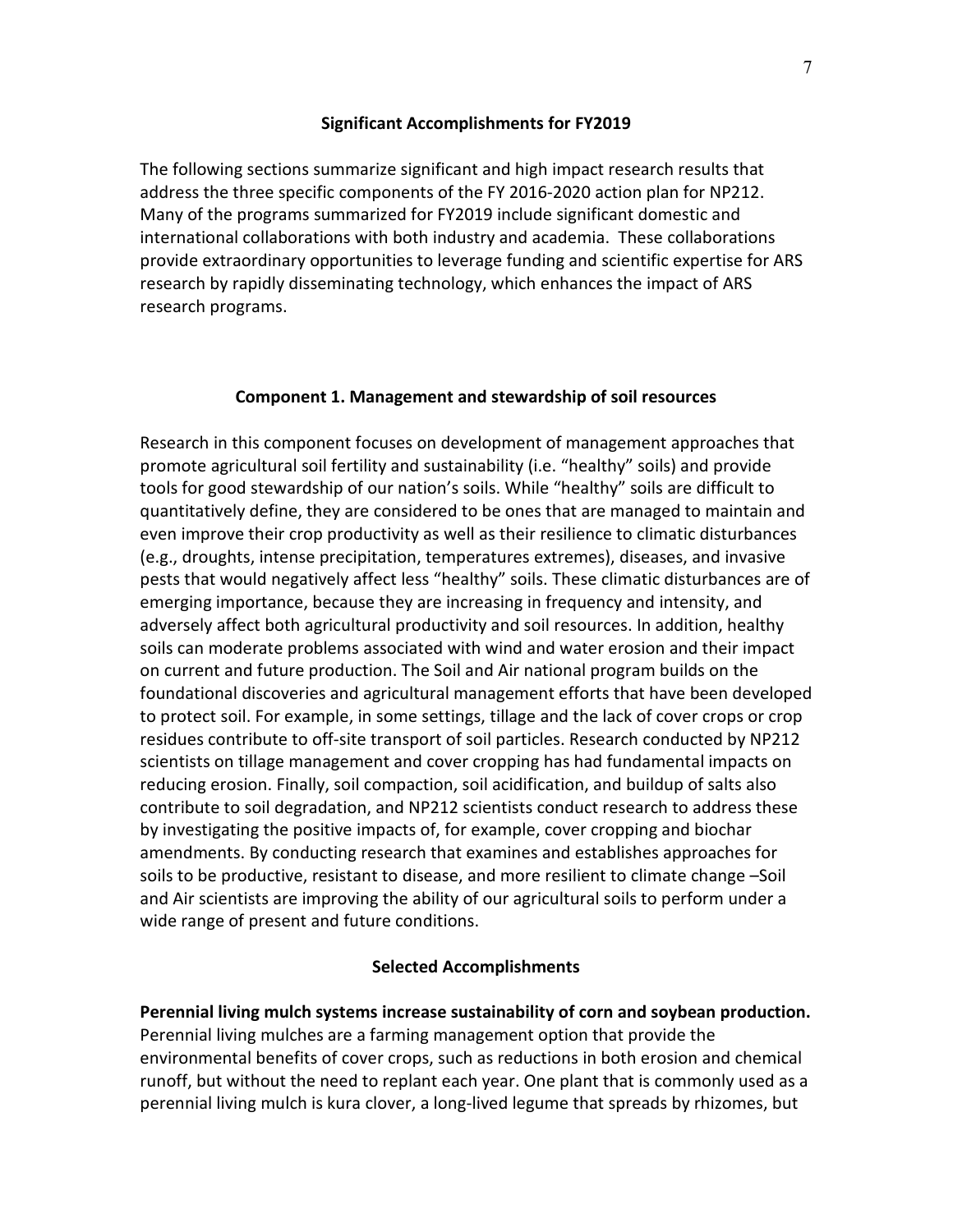the factors that affect its agronomic performance and nutrient management are not well defined. ARS scientists in St. Paul, Minnesota, have been developing the management systems needed to successfully integrate kura clover-based living mulch systems into corn and soy production. They have also developed a novel rotary zone tillage (RZT) system that, in contrast to conventional strip tillage, the RZT units create 30-cm rows, which more effectively eliminates early season kura clover and reduces corn competition for light, water, and nutrients. The scientists have also shown that due to kura's nitrogen fixation ability, first-year corn following 2 to 3 years of kura management for forage does not require nitrogen fertilizer to maximize yield and profitability, whereas second-year corn requires only a reduced application of nitrogen fertilizer. The net economic return from corn grain and stover in the kura-corn system averaged over two seasons was \$138 per hectare more than conventional corn production. The combination of the RZT management of the kura living mulch cropping system provides a promising system for corn growers that can return significantly greater economic and ecological outcomes.

**A cutting-edge tool that enables technology transfer of metagenomics data**. The advent of next-generation sequencing has led to a dramatic increase in analysis of genetic material for microbial populations from a variety of sources (e.g., soil, human, animal). However, current analysis platforms do not allow for convenient storage or the standardization necessary for efficient technology transfer and cross-study analyses. ARS scientists in Fort Collins, Colorado, developed myPhyloDB to fill the need for a database that includes soil biology and its responses to management. This new webbased tool is a significant advancement that provides an easy-to-use graphical interface and adds new functionality to the DNA sequence processing capabilities of Mothur, the most widely cited bioinformatics program (4,000+ citations). myPhyloDB has been adopted as the designated platform for the ARS Soil Biology Group and is being integrated into the USDA Agricultural Collaborative Research Outcomes System (AgCROS) network. myPhyloDB has been downloaded or distributed via CD-ROM to more than 200 different international research groups in fields ranging from soil microbial ecology to human health and nutrition.

**Cover crops can reduce impacts of crop residue removal.** Harvesting crop residues for value-added uses can bring economic benefits for producers but removing residue from the soil can have a negative impact on soil health. Because removing residue decreases soil carbon and reduces ecosystem services in the long term, producers are adopting alternative management practices to protect their soil. Including cover crops can keep the soil protected from wind and water erosion, and improve soil chemical, biological and physical properties. Because of these advantages, cover crop acreage increased by 88.5 percent in South Dakota and by 79.1 percent throughout the United States between 2012 and 2017, as reported in the 2017 Census of Agriculture. Cover crops can easily be incorporated into production systems when cash crop residue is removed. ARS researchers in Brookings, South Dakota, and collaborators have shown a negative impact on soil health when crop residue is removed, but these impacts can be reduced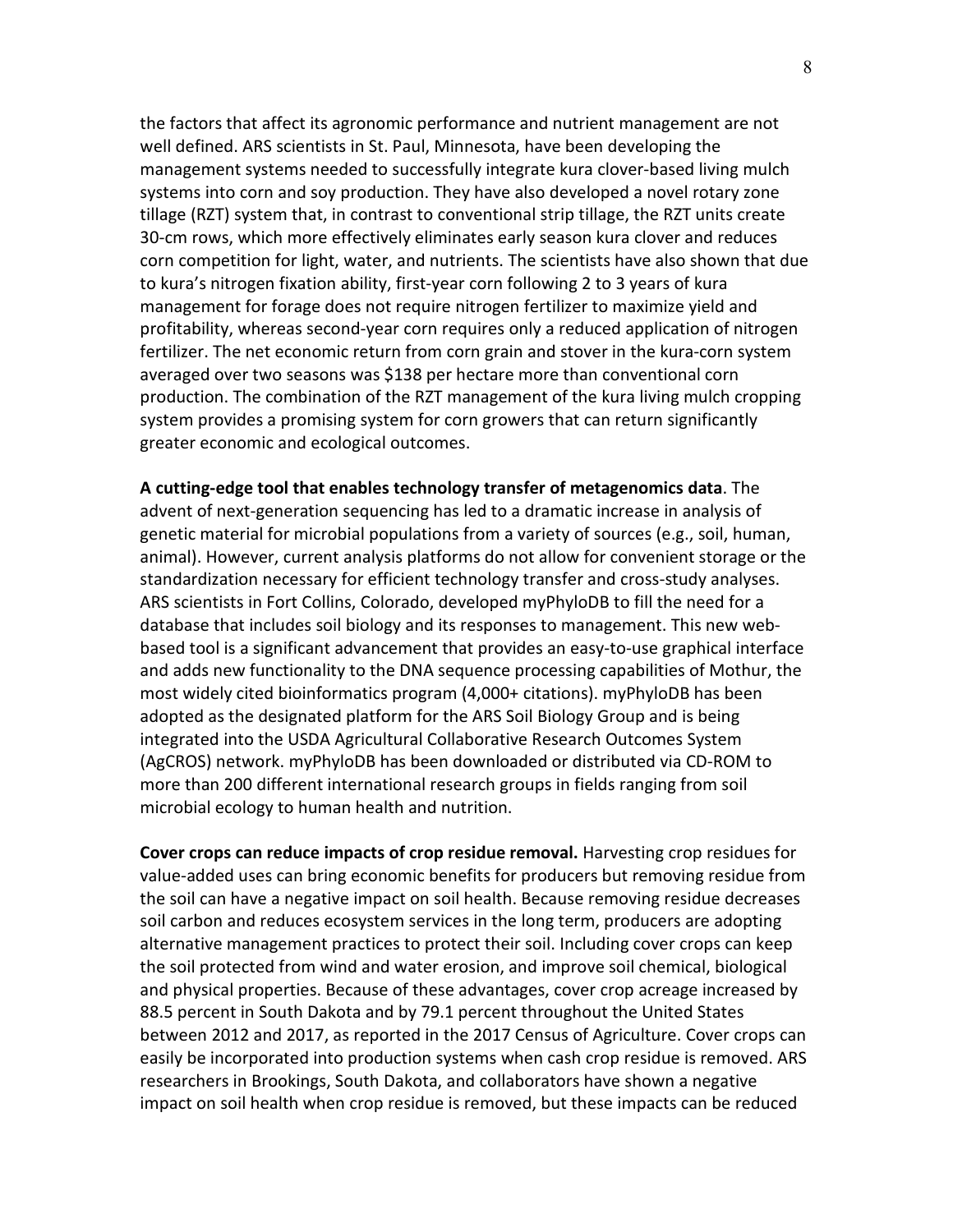by incorporating cover crops into the production system. Specific benefits included improved soil water infiltration and storage through improved soil aggregation, decreased greenhouse gas flux, improved microbial activity, and increased crop yield for the soybean phase when grown in a corn/soybean rotation. Action and education agencies such as the Natural Resources Conservation Service and university extension services can use these research results to illustrate to producers the benefits of adopting cover crops and identifying the best opportunities to use them in their cropping systems.

**Farming practices impact gene abundance of soil bacteria responsible for nitrous oxide emissions, but relationships of potential nitrous oxide generation and actual emissions are unclear.** Agricultural soils are a dominant source of nitrous oxide, a greenhouse gas and catalyst of stratospheric ozone decay. The dominant process in soils that leads to nitrous oxide production in many agricultural soils is denitrification, a process carried out by soil microbes. In a long-term study in Beltsville, Maryland, ARS scientists showed that the abundance of denitrification genes found in microorganisms was affected by the specific crop in a rotation, the time of year, and the farming system (no-till, conventional till, or organic). However, whereas these practices caused changes in the responsible gene quantities, the changes did not correspond to nitrous oxide emission patterns. This information is important in the on-going search for reliable indicators of microbially mediated soil greenhouse gas emissions and will be important for scientists to improve models predicting soil microbial community dynamics and greenhouse gas emissions.

#### **Biostimulant additives applied with urea fertilizer result in unintended nitrogen losses.**

Urea is the dominant form of nitrogen fertilizer in much of the United States and globally. Various additives have been designed for co-application with urea to improve performance of nitrogen-intensive crops, including potato. Few studies have compared microbial "inhibitor" additives with so-called "biostimulants" designed to enhance plant growth or microbial activity. Over two growing seasons in an irrigated potato system, ARS scientists in St. Paul, Minnesota, found that a biostimulant containing nitrogenfixing microbes (NFM) increased nitrous oxide (N2O) gas emissions by more than 30 percent, in contrast to the inhibitors, which decreased N2O emissions by more than 40 percent. Also, in the wetter of the two growing seasons, NFM also increased NO3− leaching by 23 percent. Biostimulants can have unintended impacts on reactive nitrogen losses and should be used with caution pending additional study to better understand their effects on biological processes and to quantify their performance in other agroecosystems. These results will assist producers and policymakers in developing practices for improving nutrient use efficiency and reducing nitrogen losses to the environment.

**A new method for creating soil carbon content maps.** Soil carbon mapping is extremely useful in assessing the effect of land management practices on soil carbon storage. ARS researchers in Auburn, Alabama, developed a method of using neutron-gamma analysis in scanning mode to map soil carbon (patent pending). A global positioning system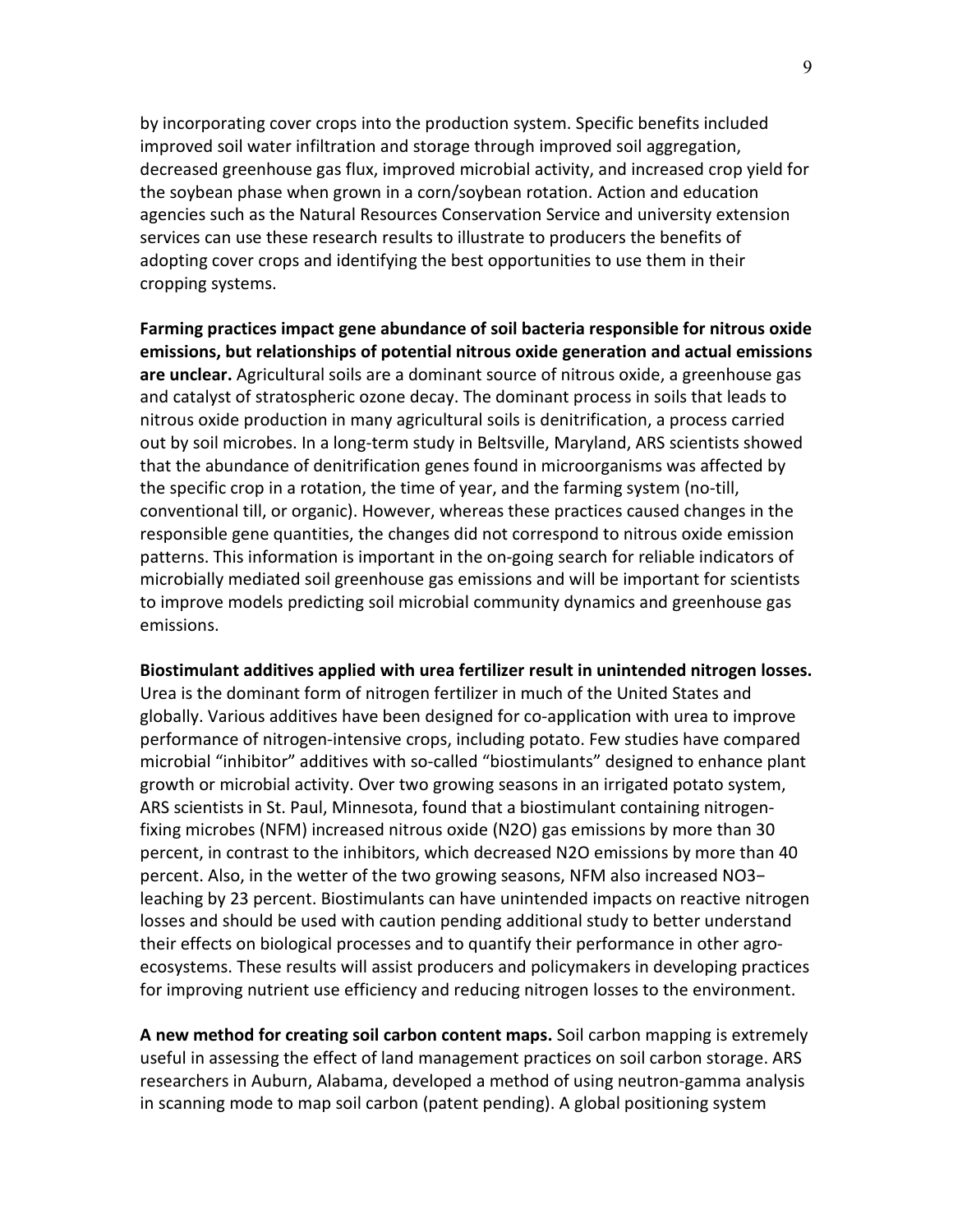device and software required to simultaneously acquire gamma signals and geographical positions during scanning operations were added to an existing measurement system. Soil carbon assessments by the inelastic neutron scattering (INS) method produced reliable soil carbon maps of agricultural fields using a mobile scanning mode. This method has also been demonstrated to provide reliable carbon analysis of soil cores using a stationary scanning mode. Findings indicated that the INS method can reliably and rapidly quantify carbon storage in agricultural soils. This critical rapid assessment can be used by scientists to identify best management practices that maintain soil productivity and help mitigate climate change.

**Low-cost anaerobic digester for reduction of antibiotics and xenobiotics in farm waste.** Waste management on farm for wastes ranging from animal manures to plant residues is an important issue because accumulated waste can be sources of pollution and potential human pathogens. ARS scientists in Beltsville, Maryland, in collaboration with scientists at the University of Maryland, College Park, tested an anaerobic digestion system that had been developed for small farms to reduce antibiotic compounds in farm waste. This anaerobic digestion system removed 70 percent of the antibiotic monensin, which is widely used in animal husbandry, from waste. Once implemented, anaerobic digestion systems such as this will have the potential to reduce point source pollution runoff from farms into the Chesapeake Bay and other important watersheds. This information will be important to policymakers and scientists developing methods to reduce on-farm waste.

**Roles of organic matter in agricultural soils can be accurately studied through alkaline extraction for humic fractions.** Pivotal roles of soil organic matter (SOM) in soil processes have long been studied by fractionating SOM into pure organic pools that are more amenable to chemical analyses. The classical fractionation approach, solubilization in alkaline solutions to extract humic fractions, has recently become increasingly criticized as being unfit for research because it allegedly produces new compounds that are not found in natural soils. In response to calls to ban publication of research involving alkaline extractions of SOM, the editor of the Journal of Environmental Quality (JEQ) invited ARS researchers in Ames, Iowa, to lead in publishing reviews that summarize practical applications of humic fractions for resolving multiple agricultural and environmental issues in soils and natural water bodies. The first review also provided evidence for only limited chemical alteration of SOM during alkaline extraction. Within 5 months of its publication, this review has been downloaded 3.5 times the average lifetime number of downloads for JEQ articles. A link to this review has been posted on the website of the International Humic Substances Society as a potential citation to support future manuscripts using alkaline extractions. The JEQ has since called for a special issue on alkaline extraction studies.

**Biochar alters soil water retention, greenhouse gas emissions, nutrient cycling, and biology.** Because atmosphere-derived carbon in biochar degrades slowly when mixed with soil, biochar can potentially help store carbon in soil. Collaborators at Iowa State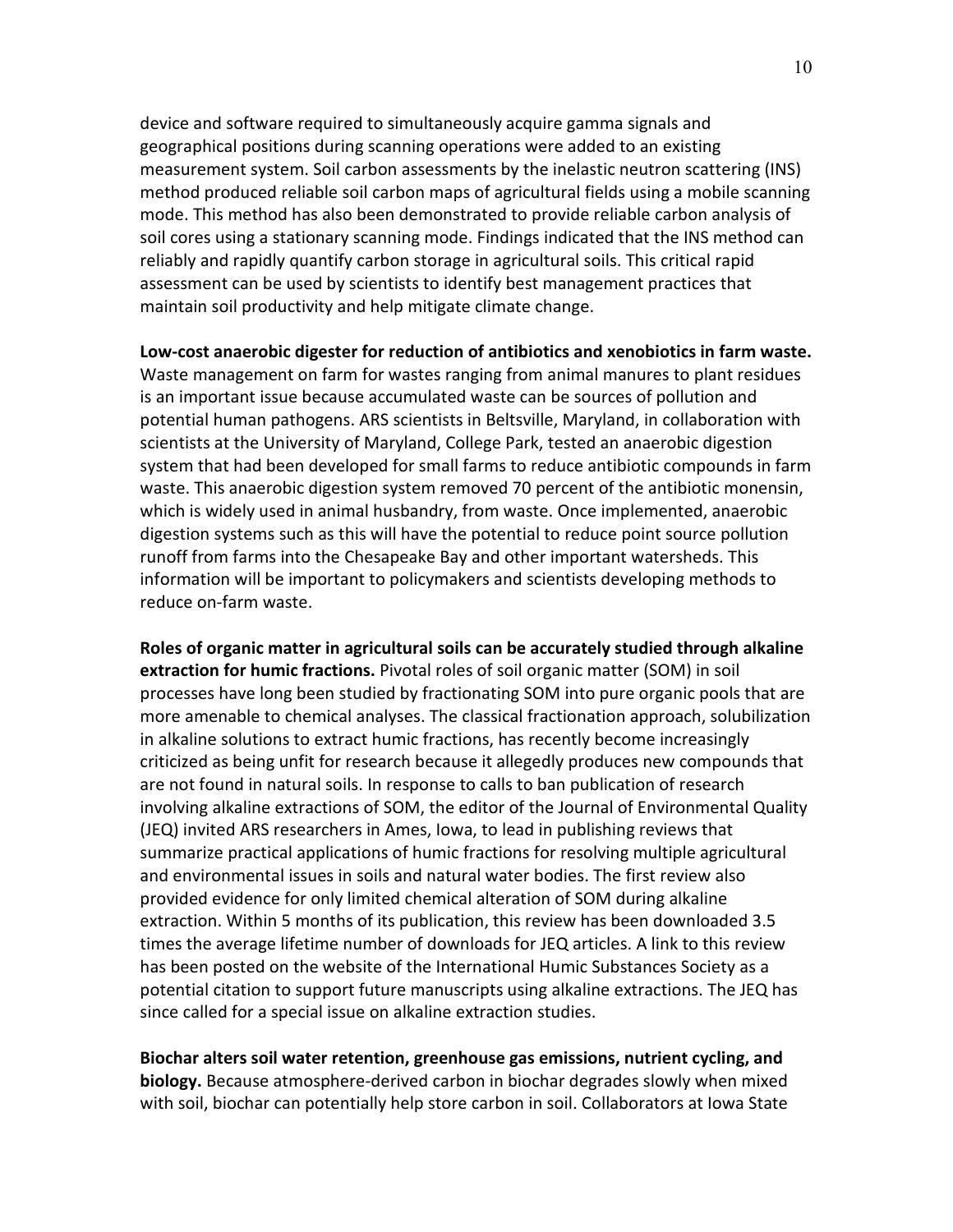University and ARS researchers at six locations across the United States completed a project that examined the influence of biochar on soil physical and chemical properties in a broad range of soils. This work, which was reported in 12 publications including a final report completed in 2019, has had a substantial impact on society's understanding of biochar as a soil additive. To date, the project's research papers have been cited by more than 800 publications worldwide. This foundational research provides important guidance to researchers, farmers growing crops on biochar-amended soils, and land managers who wish to evaluate the economic benefits achieved by using biochar to store atmospheric carbon in agricultural soils.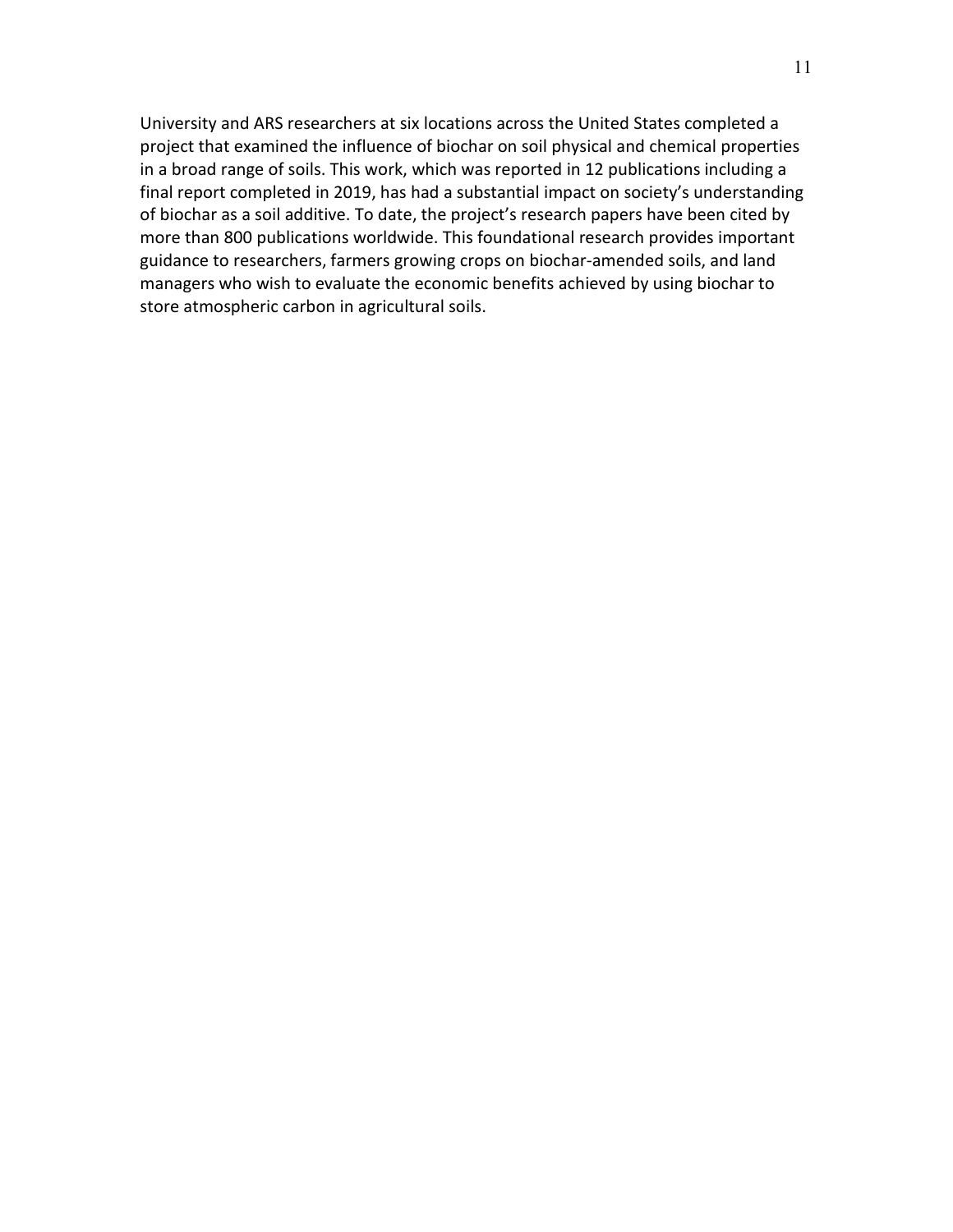### **Component 2. Managing nutrients in agroecosystems**

This component focuses on research and development that allow agricultural producers to not only optimize nutrient use to meet the requirements of crops and forages for high yields and good economic returns, but also to lower environmental impacts and increase the sustainability of their operation's ecosystem services. For example, optimizing nitrogen and phosphorous inputs through efficient management practices requires more information about nutrient inputs and cycling from fertilizers, manures, composts, agricultural byproducts, cover crops, and other nutrient sources. Data from long-term nutrient management studies that incorporate crop varieties for a wide range of soil types and environments are essential. The efforts of the Soil and Air scientists will enable agricultural producers to optimize their use of nutrients, save money, and lower losses of to the environment.

#### **Selected Accomplishments**

**Innovative manure treatment addresses nutrient pollution problems and creates commercial products.** Manure is often used as a farmland amendment to provide nitrogen, phosphorus, and organic matter for crops. Excess phosphorous found in some manures, however, can contaminate rivers, lakes, and bays through runoff. The recovery of phosphorus and proteins from manure prior to application to fields could be advantageous to offset treatment and storage costs, and to lessen the environmental impacts to land. ARS researchers in Florence, South Carolina, developed a new biorefinery process that recovers value-added phosphorus, proteins, and amino acids, and leftover solids from manures. An additional breakthrough came when sugars from sucrose, sugarbeet molasses, and peach waste were used as natural acid precursors to further lower treatment costs. These precursors allowed rapid fermentation, which produced abundant acids. These acids extracted nearly all the phosphorus and the acids also caused nearly all of the proteins to be concentrated in an easy-to-collect precipitate. The process is also effective at extracting phosphorus and proteins from other biological materials such as algae and soybean meal. The recovered proteins can be used to produce amino acids, and the recovered phosphorus can be used as a recycled material to replace commercial phosphate fertilizers. This innovation provides a means to create new revenue stream from farm wastes.

**Near real-time mapping of crop phenology enables more accurate yield predictions.**

Crop progress information can benefit farmers in scheduling irrigation, fertilization, and harvest operations. Satellite remote sensing data are used to map crop phenology and growth stage. However, near real-time monitoring at the early stages of crop development during spring is still challenging due to the lack of cloud-free satellite observations. ARS scientists in Beltsville, Maryland, developed a new approach that combines historical Moderate Resolution Imaging Spectroradiometer (MODIS) data and the recently launched Visible Infrared Imaging Radiometer Suite (VIIRS). Results show that VIIRS imagery captures spatial variability of crop emergence resulting from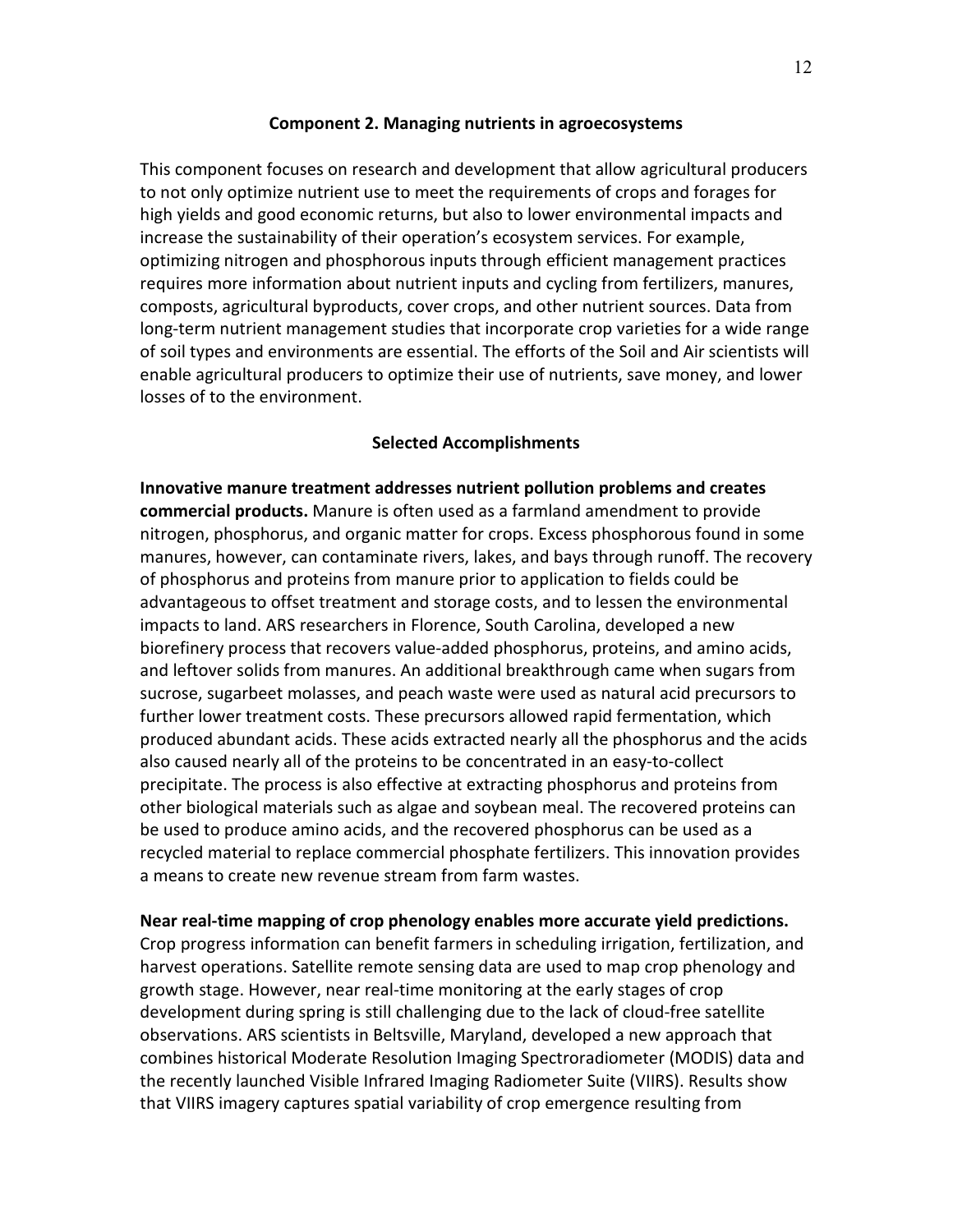different planting dates. Furthermore, estimated crop growth stage is correlated with phenology data reported by National Agricultural Statistics Service (NASS). The date that plants emerge from the soil is better than the planting date for predicting crop yield and will eventually increase the accuracy of NASS yield forecasts.

### **Reducing phosphorus problems by intensive investigation of best management**

**practices.** Although phosphorus runoff from pastures fertilized with animal manure can cause serious water quality problems, long-term studies on the effectiveness of grazing management practices in combination with other best management practices, such as rotational grazing, have never been carried out. Scientists from ARS in Fayetteville and Booneville, Arkansas, and University of Arkansas research partners conducted a longterm study to evaluate the effectiveness of grazing management and buffer strips on phosphorus runoff from pastures. The15-year study on 15 watersheds had five treatments: hayed, continuously grazed, rotationally grazed, rotationally grazed with an unfertilized buffer strip, and rotationally grazed with an unfertilized fenced riparian buffer. Rotational grazing alone did not reduce phosphorus loads in runoff compared to continuous grazing. However, phosphorus runoff was reduced by 36 percent with unfertilized buffer strips; 60 percent with fenced, unfertilized riparian buffers; and 49 percent by converting pastures to hayfields. The use of buffer strips and converted pastures to hayfields can be effective best management practices (BMPs) for reducing phosphorus runoff in southeastern U.S. pastures. The data can also be used to determine weighting factors for BMPs in phosphorus indices used for nutrient management planning.

**Novel anammox bacterium isolate helps purify and recycle wastewater in the International Space Station (ISS) and decentralized wastewater systems.** One of America's most widespread and costly environmental problems is nutrient pollution in streams and waterways caused by excess nitrogen and phosphorus in the environment. Using existing technologies to remove nitrogen from wastewater in treatment plants in the Chesapeake Bay alone costs an estimated \$8.2 billion. These environmental problems can be mitigated with a biological process that uses novel approaches, such as the anammox bacteria to remove nitrogen from wastewater, because this can be done at one-third the cost of existing technologies. ARS researchers in Florence, South Carolina, developed an active anammox culture isolated from manure sludges, Brocadia caroliniensis, that thrives in high-ammonia environments and can reactivate after being held dormant. The process is stable, robust, and simple to use. This made the ARS anammox particularly attractive for use in wastewater treatment systems to help recycle the water used by astronauts in outer space, particularly those staying in the ISS. Water in outer space is a scarce commodity, costing \$83,000 per gallon to transport it there. Recycling water in space is critical to minimizing operating costs and optimizing operations because water represents approximately 92 percent of total life-support consumables for the ISS. ARS has also teamed up with a commercial partner in Hampton, Virginia, to expand the use of the new technology to space exploration. The ARS discovered anammox was highly effective in NASA SBIR projects for 1)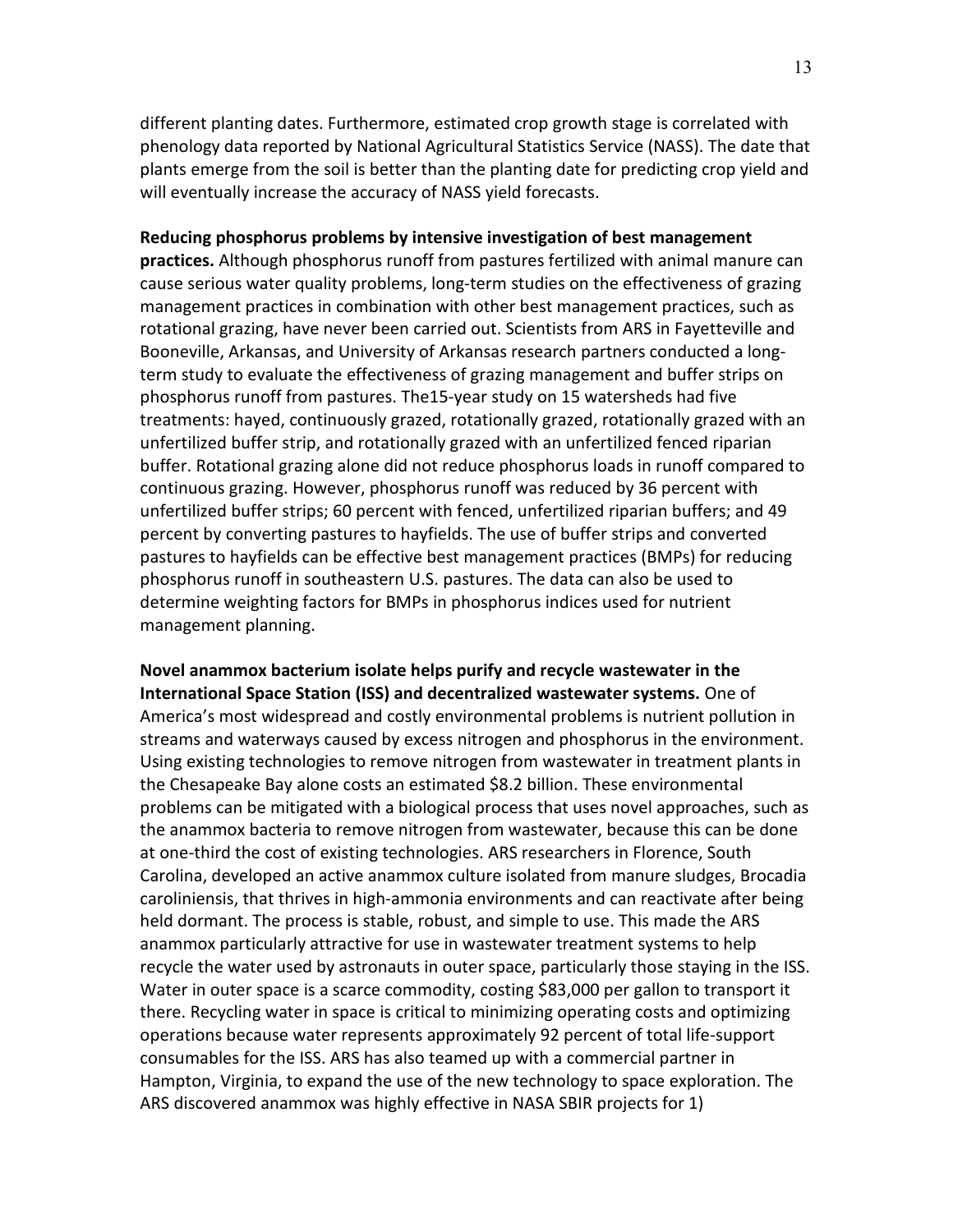deammonification of high-ammonia early planetary space wastewater, and 2) its rapid reactivation after long periods of quiescent operations. The treatment systems using these organisms attained up to 95 percent removal of nitrogen from wastewater. The new technology could also be used in household septic tanks in the Chesapeake Bay watershed, where 52,000 septic systems need to be upgraded to be able to remove nitrogen.

**Remote sensing for conservation tillage assessment can improve productivity and ecosystem service evaluations.** Remote sensing indices are used to estimate soil tillage intensity based on the crop residue cover remaining in the field after planting. Soil moisture conditions affect the estimation of crop residue, and therefore, affect estimates of tillage intensity. However, the long revisit intervals of Landsat (i.e., 16 days), spring rains, and clouds have made it challenging to monitor soil tillage intensity. ARS scientists in Beltsville, Maryland, combined imagery from Landsat-8 and the European satellites Sentinel-2A and 2B to create a high-temporal-resolution dataset at 30-m spatial resolution for the 6- to 12-week period when most crops are planted. A new remote sensing algorithm to mitigate the uncertainty caused by variable soil moisture conditions significantly improved estimates of crop residue cover. These new techniques may be used to monitor the spatial and temporal changes in soil tillage intensity across landscapes and to identify where additional conservation practices may be required to both improve productivity and ecosystem services.

**Peanut skin with wet distillers grains in cattle diets reduces methane at laboratory** 

**scale.** Few studies have quantified, at laboratory scale, how cattle diets affect greenhouse gas emissions associated with the rumen microbiome and rumen fermentation activities. Scientists from ARS in Bushland, Texas, and Ames, Iowa, investigated the effects of adding wet distillers grains plus solubles and tannin-rich peanut skin to rumen fluid in laboratory containers. The tannin-rich peanut skin in the presence of wet distillers grains plus solubles suppressed the chemical pathways that create methane directly via antimethanogenic activity. These data will be used to fine tune dietary strategies that can reduce greenhouse gas emission for feedlot beef cattle and dairy cattle, while increasing the conversion of feed to meat.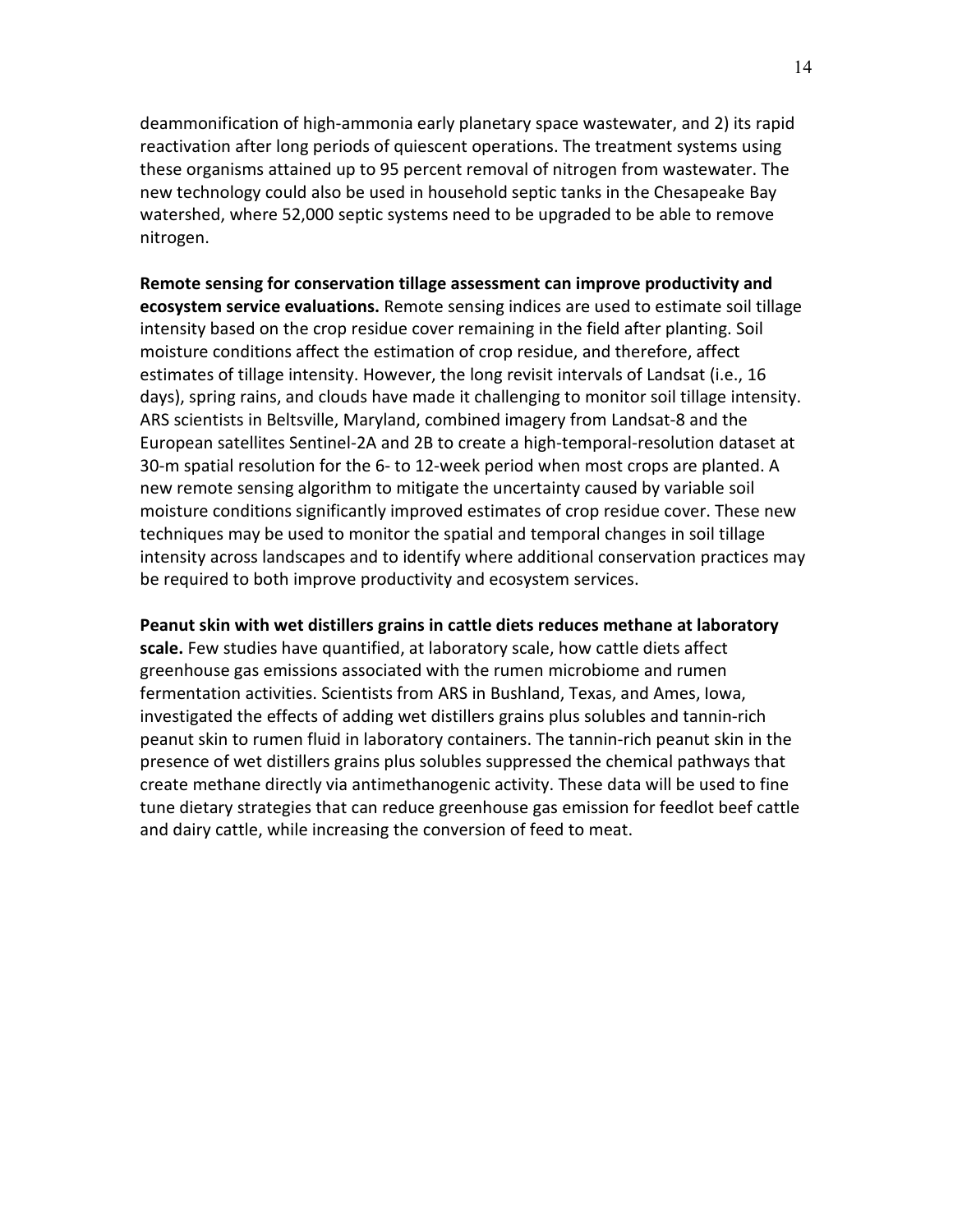## **Component 3. Reducing environmental risk of agricultural operations**

This third component focuses on research that evaluates approaches to lower environmental risks from agriculture, especially generation, off-site migration, and ecosystem transport of chemicals (e.g., fertilizers or pesticides) and subsequent impacts on plant, animal, and human health. Environmental risks from agriculture can also include gases, odors, volatile organic compounds (VOCs), other airborne contaminants (e.g., particulates of less than 10μm [PM10]), pharmaceutically active compounds (PACs), pathogens, antibiotic-resistant bacteria, antibiotic-resistance genes, and heavy metals. Furthermore, contaminant generation and transport processes may be exacerbated by changing weather patterns attributed to climate change. Therefore, NP212 scientists conduct critical research helps understand the dynamics of, and reduce the presence and impacts of, these potentially hazardous contaminants in agricultural systems.

# **Selected Accomplishments**

**Decision support tool promotes adoption of precision agricultural practices on small and medium sized farms.** Auto-guided tractors can reduce on-farm inputs by as much as 20 percent and save producers \$10.8 to \$13.5 million annually through gains in equipment efficiency and enhanced yields. Moreover, auto-guided tractors also help producers reduce the possible overapplication of fertilizers and herbicides, which in turn, reduces the negative environmental footprint of crop production and avoids unintentional input costs. ARS scientists in Fayetteville and Booneville, Arkansas, with University of Arkansas research partners, developed a decision support tool that promotes the adoption of precision agriculture technologies such as auto-guided tractors and other self-propelled machinery that reduce overapplication of on-farm nutrients and inputs by 10 to 20 percent. Their Tractor Guidance Analysis software incorporates parameters tailored for the size of different farming operations and generates estimates for 1) reductions in seed, organic and inorganic fertilizer, and chemical inputs given differing terrain attributes; 2) efficiency gains and feasibility of technology adoption by determining break-even prices based on farming operation type, farm size, and capital investment requirements; and 3) subsequent soil health and water quality effects from reduced agricultural inputs based on in-field data. This tool was released in 2018, and scientists have provided hands-on training to farmers and agricultural workers via field days and stakeholder meetings. The Tractor Guidance Analysis software has been especially effective in advancing the use of auto-guided tractors and self-propelled machinery on small farms, which have not traditionally adopted precision agriculture technologies.

## **Inexpensive vegetative buffers around poultry facilities reduces air pollution.**

Vegetative environmental buffers (VEBs) are composed of selected trees, shrubs, and/or tall grasses that are frequently installed near the exhaust fans of poultry houses to control and reduce the off-site transport of potential pollutants such as particulates and